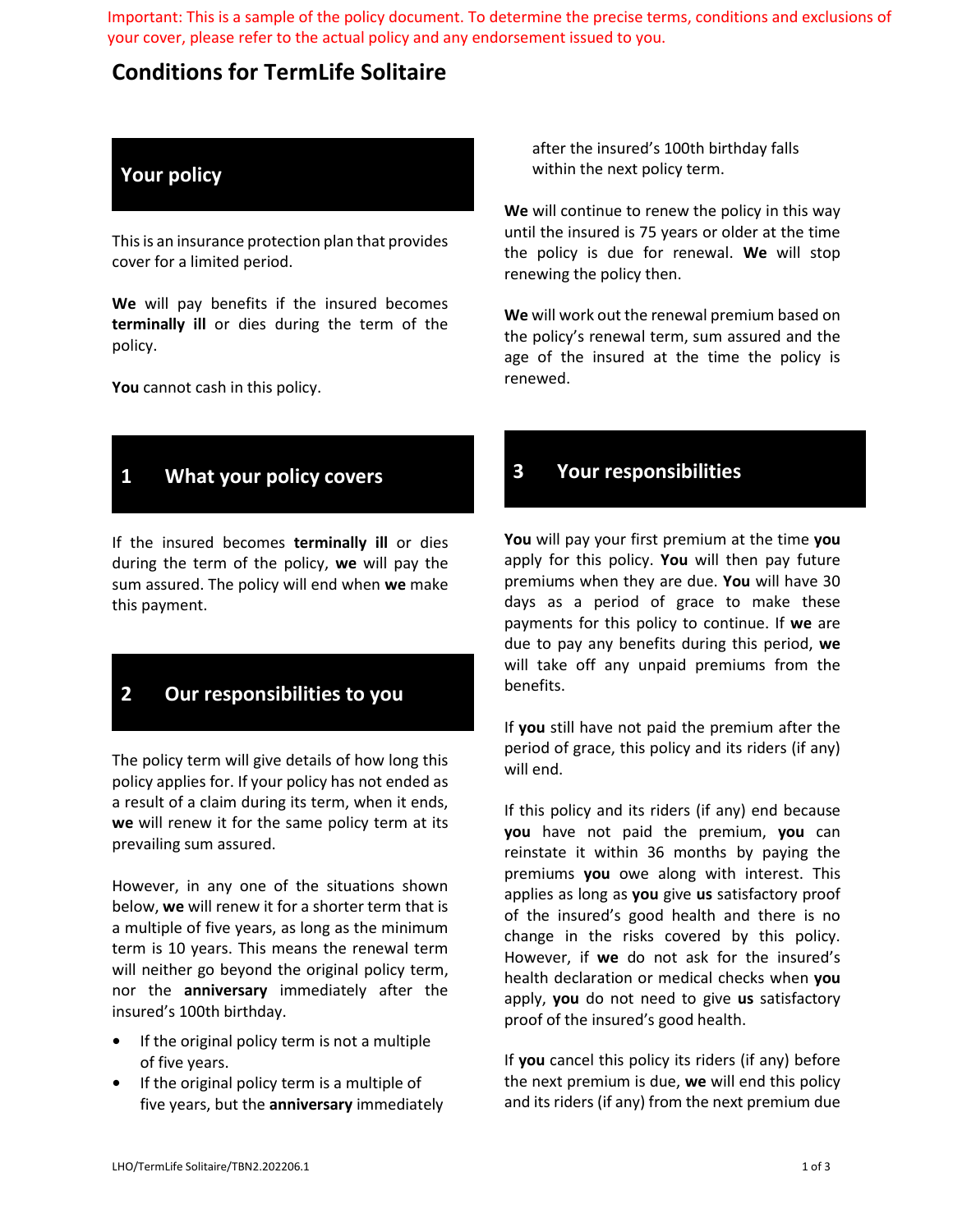date and **we** will not refund any unused premium.

## **4 What you need to be aware of**

#### **a Suicide**

This policy is not valid if the insured commits suicide within one year from the **cover start date**.

**We** will refund the total premiums paid, without interest, less any amounts **we** have paid **you**, and any amount **you** owe **us,** from the **cover start date**.

#### **b Terminal illness benefit**

**We** will not pay this benefit if your claim arises from:

- deliberate acts such as self-inflicted injuries, illnesses or attempted suicide;
- unlawful acts, provoked assault, or deliberate exposure to danger; or
- the effects of alcohol, drugs or any dependence.

#### **c Effects of an accelerated payment**

When **we** make an **accelerated payment** on a rider that is attached to this policy, **we** will reduce the sum assured of this policy and other accelerated riders attached to this policy by the same amount that **we** pay under that rider.

If there is an **accelerated payment** on this policy during the policy term, when it ends, **we** will renew this policy for the same policy term (depending on what **we** say in clause 2 above) at the reduced sum assured.

**We** will work out any future premiums or claims based on the reduced sum assured, as long as the sum assured does not reach zero. This policy will end when the sum assured reaches zero.

#### **d Making a claim**

To make a claim for death benefit, **we** must be told within six months after the insured's death.

If this policy provides for accidental death or accidental total and permanent disability (TPD) benefit, **we** must be told within thirty days after the insured's death or TPD. If **you** tell **us** after the thirty days, **we** will not pay the claim for accidental death or accidental TPD benefit.

To make a claim for other benefits, **we** must be told within six months after the diagnosis or the event giving rise to the claim. If **you** tell **us** after the six months, **we** will not pay the claim for the other benefits.

When **we** pay a claim, **we** will not refund any premiums that have been paid.

#### **e Refusing to pay a claim**

After **you** have been continuously covered for one year from the **cover start date**, **we** will pay your claim unless:

- it is a case of fraud;
- **you** fail to pay a premium;
- the insured has a **material pre-existing condition** which **you** did not tell us about when **you** applied for this policy or rider if health declaration is required;
- **you** or the insured fail to tell us any significant information or information which is true, correct and complete which would have reasonably affected **our** decision to accept your application; or
- the claim is excluded or not covered under the terms of this policy or rider.